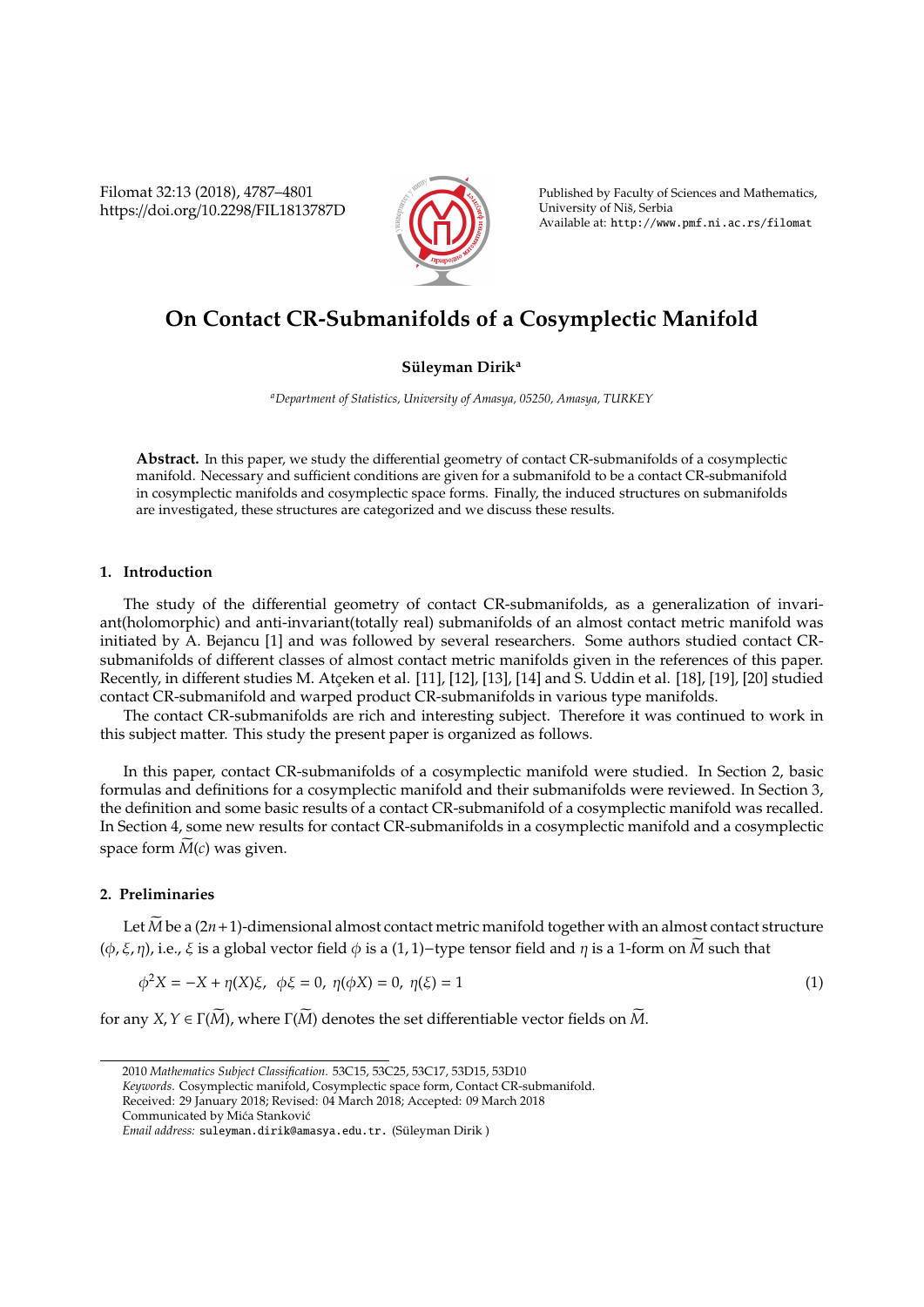The almost contact manifold is called an almost contact metric manifold if there exists a Riemannian metric  $q$  satisfying;

$$
g(\phi X, \phi Y) = g(X, Y) - \eta(X)\eta(Y), \quad g(\phi X, Y) = -g(X, \phi Y)
$$
\n(2)

for any *X*,  $Y \in \Gamma(\widetilde{M})$ . Clearly, in this case,  $\eta$  is dual of  $\xi$ , i.e.,  $\eta(X) = \eta(X, \xi)$ , for any  $X, Y \in \Gamma(\widetilde{M})$ .

The fundamental 2–form  $\Phi$  is defined by  $\Phi(X, Y) = q(X, \phi Y)$ , for any  $X, Y \in \Gamma(\widetilde{M})$ . The  $\widetilde{M}$  is called an almost cosymplectic manifold  $\eta$  and  $\Phi$  are closed, i.e.,  $d\eta = 0$  and  $d\Phi = 0$ , where *d* is exterior differentiable operator [4]. Also, an almost contact metric manifold is called normal if  $[\phi,\phi]+2d\eta\otimes \xi=0$ , where  $[\phi,\phi]$ is Nijenhuis tensor field which is defined by  $\left[\phi, \phi\right](X, Y) = \phi^2\left[X, Y\right] + \left[\phi X, \phi Y\right] - \phi\left[\phi X, Y\right] - \phi\left[X, \phi Y\right]$ .

If  $\overline{M}$  is almost contact metric manifold is normal,  $M$  is said to be cosymplectic manifold. It is well know that an almost contact metric manifold is cosymplectic if and only if

$$
(\widetilde{\nabla}_X \phi)Y = 0 \tag{3}
$$

for any vector fields *X*, *Y* on  $\widetilde{M}$ , where  $\overline{V}$  is the Levi-Civita connection on  $\widetilde{M}$ . Then manifolds are locally a product of a Kaehler manifold and real line a circle.

If a cosymplectic manifold  $M$  has constant  $\phi$ - sectional curvature, then it is called a cosymplectic space form  $M(c)$ . Then Riemannian curvature tensor  $R$  of  $M(c)$  is given by

$$
\widetilde{R}(X,Y)Z = \frac{c}{4} \{g(Y,Z)X - g(X,Z)Y + \eta(X)\eta(Z)Y - \eta(Y)\eta(Z)X + \eta(Y)g(X,Z)\xi
$$
  
 
$$
-\eta(X)g(Y,Z)\xi + g(\phi Y,Z)\phi X + g(X,\phi Z)\phi Y + 2g(X,\phi Y)\phi Z\}
$$
 (4)

for any vector fields  $X$ ,  $Y$ ,  $Z$  tangent to  $M[15]$ .

Now, let *M* be an isometrically immersed submanifold in a cosymplectic manifold  $\tilde{M}$ . Then the formulas Gauss and Weingarten for  $M$  in  $\widetilde{M}$  given by

$$
\widetilde{\nabla}_X Y = \nabla_X Y + \sigma(X, Y) \tag{5}
$$

and

$$
\widetilde{\nabla}_X V = -A_V X + \nabla_X^{\perp} V,\tag{6}
$$

for any vector fields *X*,*Y* tangent to *M* and *V* normal to *M*, where, ∇ denotes the induced Levi-Civita connection on *M*,  $\nabla^{\perp}$  is the normal connection ,  $A_V$  is the shape operator of *M* with respect to *V* and  $\sigma$  is second fundamental form of *M* in *M*. The second fundamental form  $\sigma$  and shape operator  $A_V$  are related by

$$
g(A_V X, Y) = g(\sigma(X, Y), V)
$$
\n<sup>(7)</sup>

for all  $X, Y \in \Gamma(TM)$  and  $V \in \Gamma(T^{\perp}M)$ .

The mean curvature vector *H* of *M* is given by  $H = \frac{1}{m} \sum_{n=1}^{m}$  $\sum_{i=1}^{\infty} \sigma(e_i, e_i)$ , where *m* is the dimension of *M* and  $\{e_1, e_2, ..., e_m\}$  is a local orthonormal frame of *M*. A submanifold *M* of an contact metric manifold *M* is said to be totally umbilical if

$$
\sigma(X,Y) = g(X,Y)H,\tag{8}
$$

for any *X*,  $Y \in \Gamma(TM)$ . A submanifold *M* is said to be totally geodesic if  $\sigma = 0$  and *M* is said to be minimal if  $H = 0$ . For any submanifold M of a Riemannian manifold  $\dot{M}$ , the equation of Gauss is given by

$$
\widetilde{R}(X,Y)Z = R(X,Y)Z + A_{\sigma(X,Z)}Y - A_{\sigma(Y,Z)}X + (\widetilde{\nabla}_X \sigma)(Y,Z) - (\widetilde{\nabla}_Y \sigma)(X,Z),
$$
\n(9)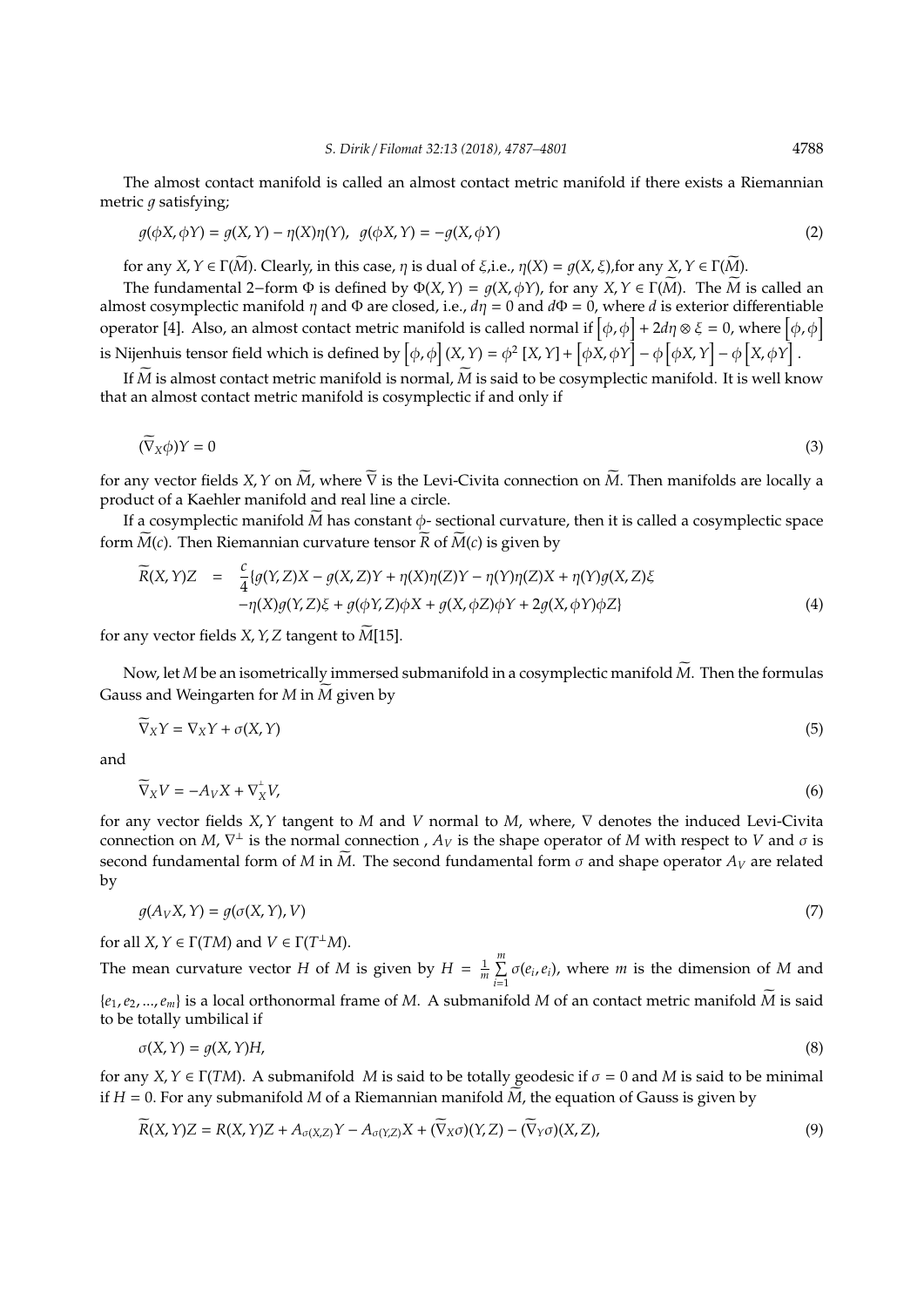for any *X*, *Y*, *Z*  $\in$   $\Gamma(TM)$ , where  $\overline{R}$  and *R* denote the Riemannian curvature tensor of  $\overline{M}$  and *M*, respectively. The covariant derivative  $\overline{\nabla} \sigma$  of  $\sigma$  is defined by

$$
(\widetilde{\nabla}_X \sigma)(Y, Z) = \nabla_X^{\perp} \sigma(Y, Z) - \sigma(\nabla_X Y, Z) - \sigma(\nabla_X Z, Y)
$$
\n(10)

for any *X*,  $Y$ ,  $Z \in \Gamma(TM)$ .

Then the Gauss and the Codazzi equations are, respectively, given by

$$
(\widetilde{R}(X,Y)Z)^{T} = R(X,Y)Z + A_{\sigma(X,Z)}Y - A_{\sigma(Y,Z)}X
$$
\n(11)

and

$$
(\widetilde{R}(X,Y)Z)^{\perp} = (\widetilde{\nabla}_X \sigma)(Y,Z) - (\widetilde{\nabla}_Y \sigma)(X,Z),\tag{12}
$$

where  $(\overline{R}(X, Y)Z)^{\perp}$  denotes the normal part of  $\overline{R}(X, Y)Z$ . If  $(\overline{R}(X, Y)Z)^{\perp} = 0$ , then *M* is said to be curvatureinvariant submanifold of  $\widetilde{M}$ . The Ricci equation is given by

$$
g(\widetilde{R}(X,Y)V,U) = g(\widetilde{R}^{\perp}(X,Y)V,U) + g([A_U, A_V]X,Y),
$$
\n(13)

for any  $X, Y \in \Gamma(TM)$  and  $V, U \in \Gamma(T^{\perp}M)$ , where  $\widetilde{R}^{\perp}$  denotes the Riemannian curvature tensor of the normal  $T^{\perp}M$  and if  $\widetilde{R}^{\perp} = 0$ , then the normal connection of *M* is called flat.

Now, let *M* be a submanifold of an almost contact metric manifold *M*. Then for any *X* ∈ Γ(*TM*), we can write

 $\phi X = TX + N X,$  (14)

where *TX* is the tangential component and *NX* is the normal component of  $\phi X$ . Similarly for  $V \in \Gamma(T^{\perp}M)$ , we can write

$$
\phi V = tV + nV,\tag{15}
$$

where *tV* is the tangential component and  $nV$  is also the normal component of  $\phi V$ . Furthermore, for any *X*,  $Y \in \Gamma(TM)$ , we have  $g(TX, Y) = -g(X, TY)$  and  $V, U \in \Gamma(T^{\perp}M)$ , we get  $g(U, nV) =$ −1(*nU*, *V*). These show that *T* and *n* are also skew-symmetric tensor fields. Moreover, for any *X* ∈ Γ(*TM*) and  $V \in \Gamma(T^{\perp}M)$ , we have

$$
g(NX,V) = -g(X,tV),\tag{16}
$$

which gives the relation between *N* and *t*.

Now, applying  $\phi$  to (14) and (15), we respectively, obtain

$$
T^2X = -X + \eta(X)\xi - tNX, \quad NTX + nNX = 0
$$
\n<sup>(17)</sup>

and

$$
TtV + tnV = 0, \quad NtV + n^2V = -V. \tag{18}
$$

for any vector fields *X* tangent to *M* and *V* normal to *M*.

We define the covariant derivatives of the tensor field *T*, *N*, *t* and *n* by  $(\nabla_X T)Y = \nabla_X TY - T\nabla_X Y$ ,  $(\nabla_X N)Y = \nabla_X^{\perp} NY - NV_XY$ ,  $(\nabla_X t)V = \nabla_X tV - t\nabla_X^{\perp}V$  and  $(\nabla_X n)V = \nabla_X^{\perp}$  $\frac{1}{X}nV - n\nabla \frac{1}{X}V$  respectively. Since *M* is tangent to  $\xi$ , making use of (5), (7) and (14), we obtain

$$
\nabla_X \xi = 0, \quad \sigma(X, \xi) = 0, \quad A_V \xi = 0 \tag{19}
$$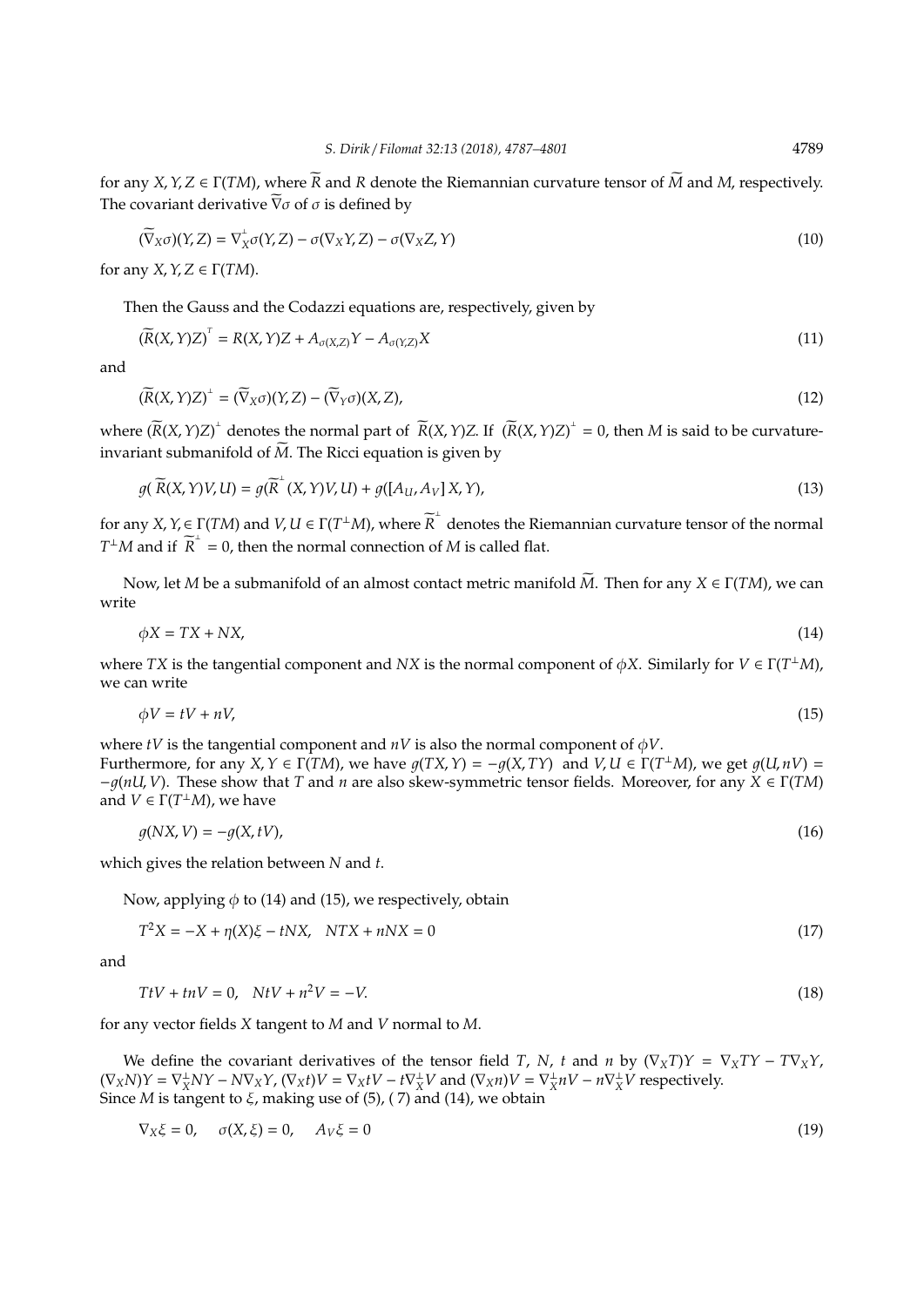for all  $V \in \Gamma(T^{\perp}M)$  and  $X \in \Gamma(TM)$ .

Let *X* and *Y* be vector fields tangent to *M*. Then we obtain

$$
(\nabla_X T)Y = A_{NY}X + t\sigma(X, Y) \tag{20}
$$

and

$$
(\nabla_X N)Y = n\sigma(X, Y) - \sigma(X, TY). \tag{21}
$$

Similarly, for any vector field *X* tangent to *M* and any vector field *V* normal to *M*. Then we have

$$
(\nabla_X t)V = A_{nV}X - TA_VX \tag{22}
$$

and

$$
(\nabla_X n)V = -\sigma(tV, X) - NA_VX.
$$
\n(23)

Taking into account (4) and (13), we have

$$
g(\overline{R}^+(X,Y)V,U) + g([A_U, A_V]X,Y) = \frac{c}{4} \{g(X,tV)g(U,NY) - g(Y,tV)g(NX,U) + 2g(X,TY)g(nV,U)\}
$$
\n(24)

for any  $X, Y \in \Gamma(TM)$  and  $V, U \in \Gamma(T^{\perp}M)$ . By using (4) and (9), the Riemanian curvature tensor *R* of an immersed submanifold  $M$  of a cosymplectic space form  $M(c)$  is given by

$$
R(X,Y)Z = \frac{c}{4} \{g(Y,Z)X - g(X,Z)Y + \eta(X)\eta(Z)Y - \eta(Y)\eta(Z)X + \eta(Y)g(X,Z)\xi
$$
  
 
$$
-\eta(X)g(Y,Z)\xi + g(X,\phi Z)\phi Y + g(\phi Y,Z)\phi X + 2g(X,\phi Y)\phi Z\}
$$
  
 
$$
+A_{\sigma(Y,Z)}X - A_{\sigma(X,Z)}Y + (\overline{V}_{Y}\sigma)(X,Z) - (\overline{V}_{X}\sigma)(Y,Z). \tag{25}
$$

Comparing the tangential and normal parts of the both sides of this equation, we have, following equations of Gauss and Codazzi equation respectively:

$$
R(X,Y)Z = \frac{c}{4} \{g(Y,Z)X - g(X,Z)Y + \eta(X)\eta(Z)Y - \eta(Y)\eta(Z)X
$$
  
+ $\eta(Y)g(X,Z)\xi - \eta(X)g(Y,Z)\xi + g(X,TZ)TY$   
+ $g(TY,Z)TX + 2g(X,TY)TZ\} + A_{\sigma(Y,Z)}X - A_{\sigma(X,Z)}Y.$  (26)

and

$$
(\widetilde{\nabla}_X \sigma)(Y, Z) - (\widetilde{\nabla}_Y \sigma)(X, Z) = \frac{c}{4} \{ g(X, TZ)NY + g(TY, Z)NX + 2g(X, TY)NZ \}.
$$
 (27)

### **3. Contact CR-Submanifold of a Cosymplectic Manifold**

In this section, we shall define contact CR-submanifolds in a cosymplectic manifold and research fundamental properties of their from theory of submanifold.

Let  $M$  be submanifold of an almost contact metric manifold  $\widetilde{M}$ , then  $M$  is called invariant submanifold if  $\phi(T_xM) \subseteq T_xM$ ,  $\forall x \in M$ . Further, *M* is said to be anti-invariant submanifold if  $\phi(T_xM) \subseteq T_x^{\perp}M$ ,  $\forall x \in M$ . Similarly, it can be easily seen that a submanifold *M* of an almost contact metric manifolds *M* is said to be invariant(anti-invariant), if *N* (or *T*) are identically zero in (14). Now we give definition of contact CR-submanifold which is a generalization of invariant and anti-invariant submanifolds.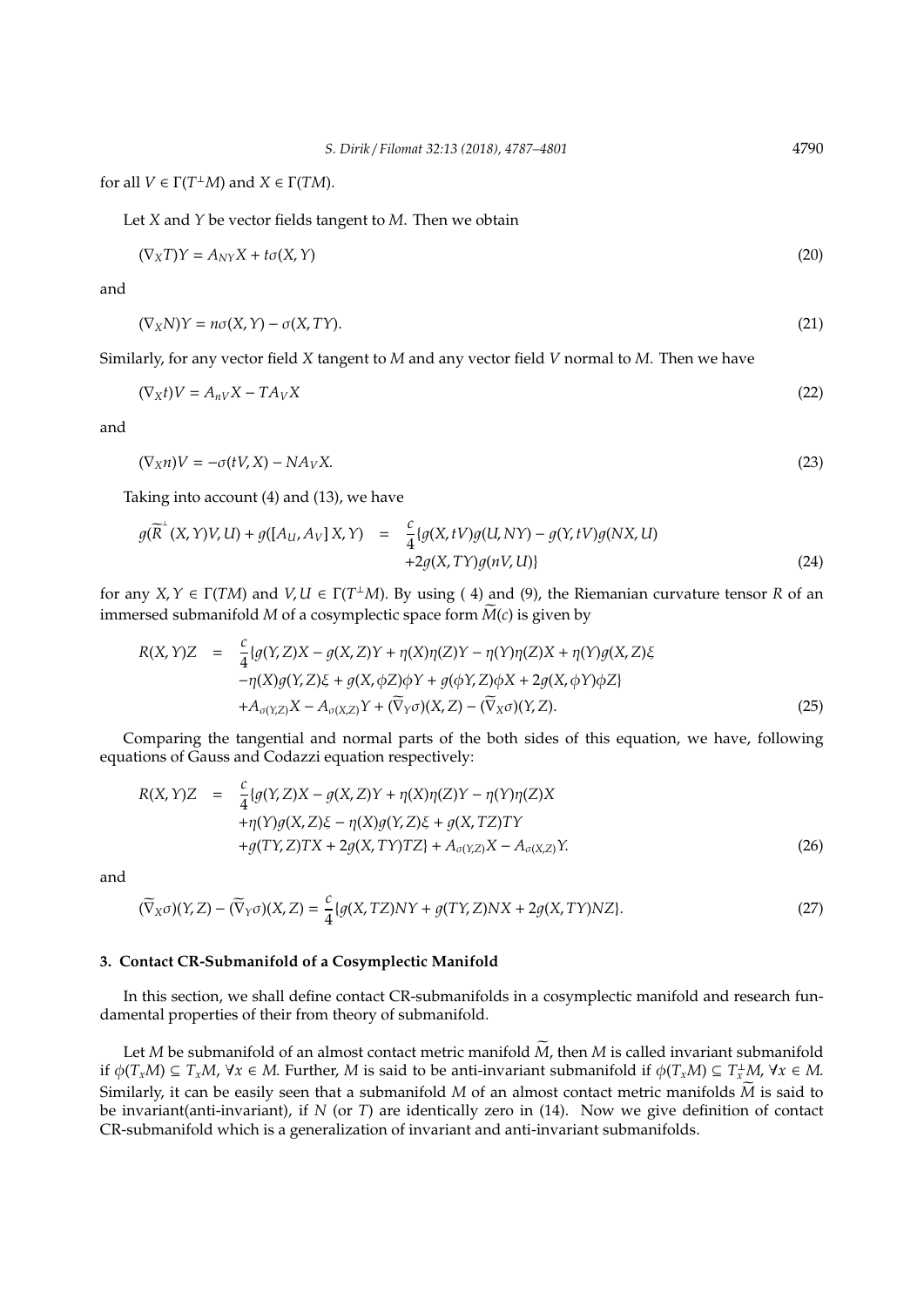**Definition 3.1.** *[10]. A submanifold M of a cosymplectic manifold. M is called contact CR-submanifold if there* e *exists on M a di*ff*erentiable invariant distribution D whose orthogonal complementary* φ*D*<sup>⊥</sup> *is anti-invariant, i.e., i*)  $TM = D \oplus D^{\perp}, \xi \in \Gamma(D)$ 

 $\phi D_x = D_x$ 

 $(iii) \phi D_x^{\perp} \subseteq T_x^{\perp}M$ , for each  $x \in M$ .

*A contact CR-submanifold is called anti-invariant(or, totally real) if D<sup>x</sup>* = 0 *and invariant(or, holomorphic) if*  $D_x^{\perp} = 0$ , respectively, for any  $x \in M$ . It is called proper contact CR-submanifold if neither  $D_x = 0$  nor  $D_x^{\perp} = 0$ .

Anti-invariant and invariant submanifolds are the special case of contact CR-submanifolds.

If we denote dimensions of the distributions *D* and  $D^{\perp}$  by  $d_1$  and  $d_2$ , respectively. Then *M* is called anti-invariant (resp. invariant) if  $d_1 = 0$ (*resp.* $d_2 = 0$ ).

Let us denote the orthogonal projections on *D* and  $D^{\perp}$  by  $\omega_1 : \Gamma(TM) \to D$  and  $\omega_2 : \Gamma(TM) \to D^{\perp}$ respectively. Then we have

*X* =  $ω_1X + ω_2X + η(X)ξ$ 

for any *X*  $\in$   $\Gamma(TM)$ , where  $\omega_1 X \in \Gamma(D)$  and  $\omega_2 X \in \Gamma(D^{\perp})$ . From (14) and (15), we have and

$$
\phi X = TX +NX = \phi \omega_1 X + \phi \omega_2 X = T \omega_1 X + N \omega_1 X + T \omega_2 X + N \omega_2 X
$$

it is clear that

 $N\omega_1 = 0$  and  $T\omega_2 = 0$ ,

 $N = N\omega_2$  and  $T = T\omega_1$ .

**Proposition 3.2.** Let M be an isometrically immersed submanifold of a cosymplectic manifold  $\widetilde{M}$ . Then the invariant *distribution D has an almost contact metric structure*  $(T, \xi, \eta, g)$  *and so dim*( $D_p$ ) =*odd for each p*∈ *M*.

We denote the orthogonal subbundle  $\phi D^{\perp}$  in  $T^{\perp}M$  by  $v$ , then we have direct sum

 $T^{\perp}M = \phi D^{\perp} \oplus \nu$  and  $\phi D^{\perp} \perp \nu$ .

Here we note that *v* is an invariant subbundle with respect to  $\phi$  and so dim(*v*)=even. Also,

$$
t(T^{\perp}M) = D^{\perp} \text{ and } n(T^{\perp}M) \subset \nu.
$$

**Example 3.3.** *Thus*  $(\mathbb{R}^9, \varphi, \xi, \eta, g)$  *is an almost contact metric structure on*  $\mathbb{R}^9$ . We call the usual contact metric *structure of* R<sup>9</sup> . *Then we have*

$$
\eta = \frac{1}{2} (dz - \sum_{i=1}^{4} y_i dx_i), \ \xi = 2 \frac{\partial}{\partial z}
$$

$$
g = \eta \otimes \eta + \frac{1}{4} \sum_{i=1}^{4} (dx_i \otimes dx_i + dy_i \otimes dy_i)
$$

$$
\phi(\sum_{i=1}^{4} (X_i \frac{\partial}{\partial x_i} + Y_i \frac{\partial}{\partial y_i}) + Z \frac{\partial}{\partial z}) = \sum_{i=1}^{4} (Y_i \frac{\partial}{\partial x_i} - X_i \frac{\partial}{\partial y_i}),
$$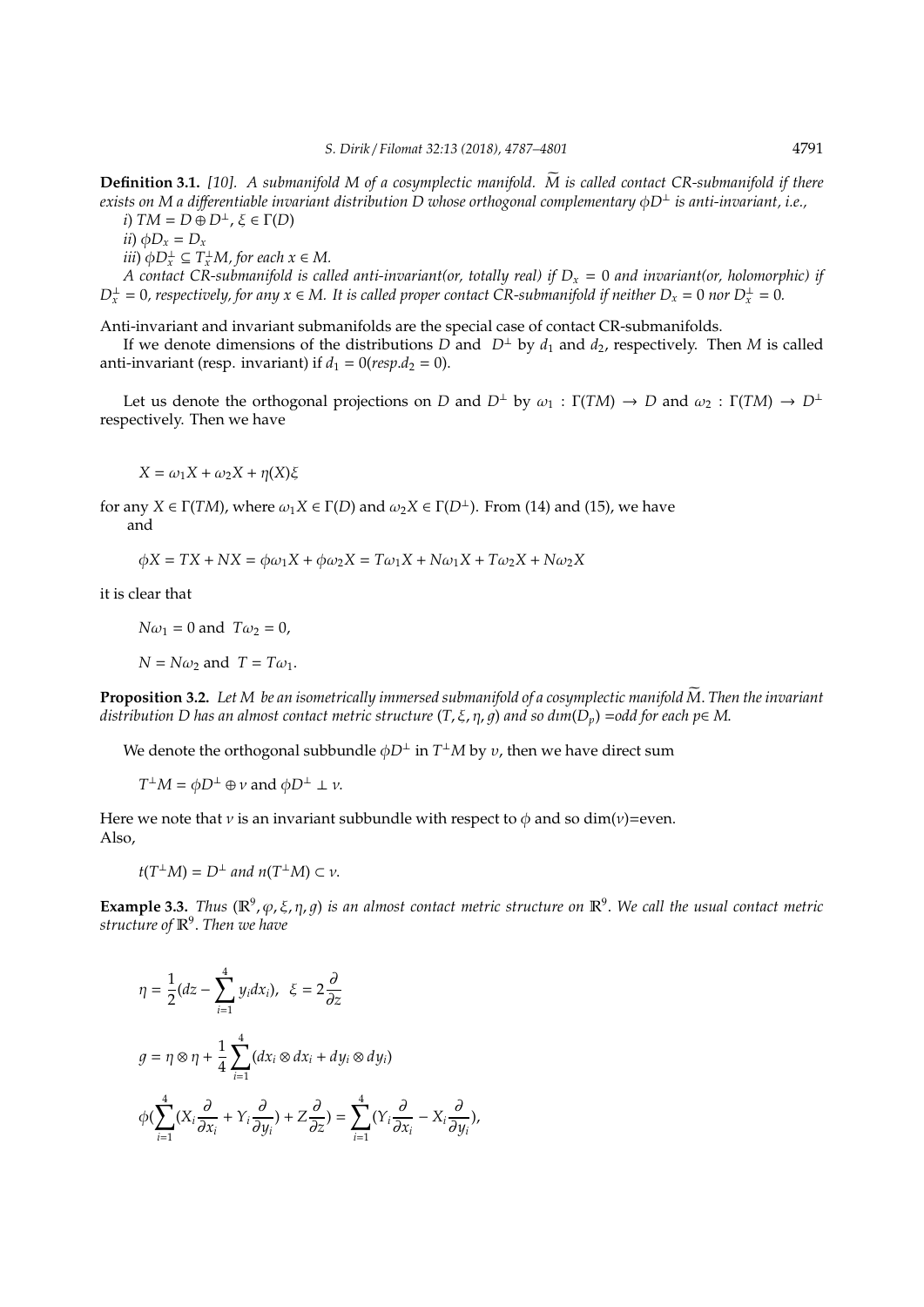*where*  $(x_i, y_i, z)$ ,  $i = 1, 2, 3, 4$  *are the cartesian coordinates.* 

*Now, let M be a submanifold of* R<sup>9</sup> *defined by the following equation*

 $\chi(u, w, v, s, z) = (2(u, 0, w, 0, v, 0, 0, s, z).$ 

*We can easily to see that the tangent bundle of M is spanned by the tangent vectors*

$$
E_1=2(\frac{\partial}{\partial x_1}+y_i\frac{\partial}{\partial z}),\; E_2=2\frac{\partial}{\partial y_1}\;,\; E_3=2(\frac{\partial}{\partial x_3}+y_3\frac{\partial}{\partial z}),\; E_4=2\frac{\partial}{\partial y_4},\; E_5=2\frac{\partial}{\partial z}=\xi.
$$

*For the almost contact structure* φ *of* R<sup>9</sup> *. We obtain,*

$$
\phi E_1 = -E_2, \ \phi E_2 = E_1, \ \phi E_3 = -2\frac{\partial}{\partial y_3}, \ \phi E_4 = 2\frac{\partial}{\partial x_4}, \ \phi E_5 = 2\frac{\partial}{\partial z} = 0.
$$

*By direct calculations, we can infer*  $D = span\{E_1, E_2, E_5\}$  *<i>is invariant distribution. Since*  $q(\phi E_3, E_i) = 0$ ,  $i = 1, 2, 4, 5$ *and*  $g(\phi E_4, E_i) = 0$ ,  $j = 1, 2, 3, 5$ ,  $\phi E_3$ ,  $\phi E_4$  *are orthogonal to M*,  $D^{\perp} = span{E_3, E_4}$  *is an anti-invariant distribution. Thus M is a* 5*-dimensional proper contact CR-submanifold of* R<sup>9</sup> *with it's usual almost contact metric structure.*

**Proposition 3.4.** Let M be a Contact CR-submanifold of a cosymplectic manifold  $\widetilde{M}$ . For any vector fields X tangent *to D* (*resp.D*<sup> $\perp$ </sup> *is necessary and sufficient that*  $NX = 0$  (*resp.TX* = 0).

Furthermore, taking account of (1) and proposition 3.2, we have

$$
T^2X = -X + \eta(X)\xi
$$
\n<sup>(28)</sup>

for any vector field *X* in *D*. Moreover

 $q(TX, TY) = q(X, Y) - \eta(X)\eta(Y)$ 

for any vector fields *X*, *Y* in *D*.

**Proposition 3.5.** Let M be a contact CR-submanifold of a cosymplectic manifold  $\widetilde{M}$ . Then, we have

 $\nabla_W^{\perp} \phi Z - \nabla_Z^{\perp} \phi W \in \phi(D^{\perp})$ 

*for any Z, W*  $\in \Gamma(D^{\perp})$ .

*Proof.* For any *Z*,  $W \in \Gamma(D^{\perp})$ ,  $V \in \Gamma(\nu)$ . Then (3), Gauss and Weingarten formulas, we have

$$
g(\nabla_{W}^{\perp}\phi Z - \nabla_{Z}^{\perp}\phi W, V) = g(A_{\phi Z}W + \overline{\nabla}_{W}\phi Z - A_{\phi W}Z - \overline{\nabla}_{Z}\phi W, V)
$$
  
\n
$$
= g(\overline{\nabla}_{W}\phi Z - \overline{\nabla}_{Z}\phi W, V)
$$
  
\n
$$
= g((\overline{\nabla}_{W}\phi)Z + \phi\overline{\nabla}_{W}Z - (\overline{\nabla}_{Z}\phi)W - \phi\overline{\nabla}_{Z}W, V)
$$
  
\n
$$
= g(\phi\overline{\nabla}_{W}Z - \phi\overline{\nabla}_{Z}W, V) = g(\overline{\nabla}_{Z}W - \overline{\nabla}_{W}Z, \phi V)
$$
  
\n
$$
= g(\sigma(Z, W) - \sigma(Z, W), \phi V) = 0.
$$

Thus the proof is complete.  $\square$ 

Let *M* be a contact CR-submanifold of a cosymplectic manifold  $\widetilde{M}$ . Then for any *Z*,  $W \in \Gamma(D^{\perp})$  and  $U \in \Gamma(TM)$ , also by using (3), (5) and (7), we have

$$
g(A_{NZ}W - A_{NW}Z, U) = g(\sigma(W, U), NZ) - g(\sigma(Z, U), NW)
$$
  
\n
$$
= g(\widetilde{\nabla}_U W, \phi Z) - g(\widetilde{\nabla}_U Z, \phi W)
$$
  
\n
$$
= g(\phi \widetilde{\nabla}_U Z, W) - g(\phi \widetilde{\nabla}_U W, Z)
$$
  
\n
$$
= -g(A_{NZ}U, W) + g(A_{NW}U, Z)
$$
  
\n
$$
= g(A_{NW}Z - A_{NZ}W, U).
$$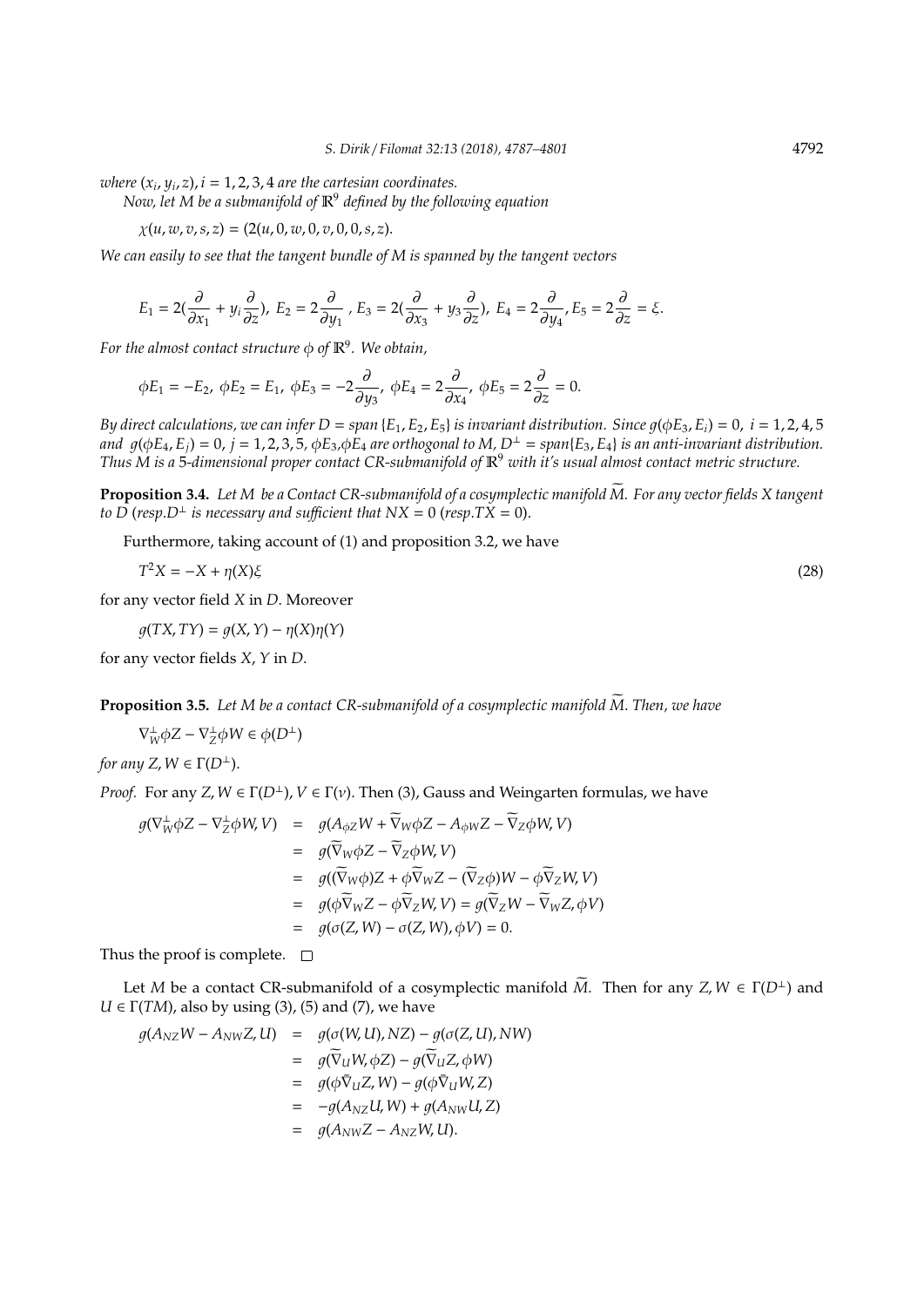It follows that

$$
A_{\rm NZ}W = A_{\rm NW}Z,\tag{29}
$$

for any *Z*,  $W \in \Gamma(D^{\perp})$ .

**Theorem 3.6.** Let M be a contact CR-submanifold of a cosymplectic manifold  $\widetilde{M}$ . Then the tensor n is parallel if and *only if the shape operator A<sup>V</sup> of M satisfies the condition*

$$
A_V tW = A_W tV, \tag{30}
$$

*for all*  $W, V \in \Gamma(T^{\perp}M)$ *.* 

*Proof.* For all  $W, V \in \Gamma(T^{\perp}M)$ , from (7), (16) and (23), we have

$$
g((\nabla_X n)V, W) = -g(\sigma(tV, X), W) - g(NA_V X, W)
$$
  
= -g(A\_W tV, X) + g(A\_V X, tW)  
= g(A\_V tW - A\_W tV, X),

for all  $X \in \Gamma(TM)$ . The proof is complete.  $\square$ 

**Theorem 3.7.** *Let M be a contact CR-submanifold of a cosymplectic manifold M. Then the anti-invariant distribution* e  $D^{\perp}$  *is completely integrable and its maximal integral submanifold is an anti-invariant submanifold of M.* 

*Proof.* For any *Z*,  $W \in \Gamma(D^{\perp})$  and  $X \in \Gamma(D)$ , By using (2) and (3), we have

$$
g([Z, W], X) = g(\overline{\nabla}_Z W, X) - g(\overline{\nabla}_W Z, X)
$$
  
\n
$$
= g(\overline{\nabla}_W X, Z) - g(\overline{\nabla}_Z X, W)
$$
  
\n
$$
= g(\phi \overline{\nabla}_W X, \phi Z) - g(\phi \overline{\nabla}_Z X, \phi W)
$$
  
\n
$$
= g(\overline{\nabla}_W \phi X - (\overline{\nabla}_W \phi) X, \phi Z) - g(\overline{\nabla}_Z \phi X - (\overline{\nabla}_Z \phi) X, \phi W)
$$

Here, By using (5), (7) and (29), we obtain

$$
g([Z, W], X) = g(\overline{\nabla}_W \phi X, \phi Z) - g(\overline{\nabla}_Z \phi X, \phi W)
$$
  
=  $g(\sigma(\phi X, W), \phi Z) - g(\sigma(\phi X, Z), \phi W)$   
=  $g(A_{\phi Z} W - A_{\phi Z} W, \phi X) = 0.$ 

Thus  $[Z, W] \in \Gamma(D^{\perp})$  for any  $Z, W \in \Gamma(D^{\perp})$ , that is,  $D^{\perp}$  is integrable. Thus the proof is complete.  $\square$ 

**Theorem 3.8.** Let M be a contact CR-submanifold of a cosymplectic manifold  $\widetilde{M}$ . Then the invariant distribution D *is integrable if and only if the second fundamental form of M satisfies*

$$
\sigma(X, \phi Y) = \sigma(\phi X, Y) \tag{31}
$$

*for any X, Υ* ∈ Γ(*D*).

*Proof.* For any vector field *X*, *Y* in *D*, making use of (3), we have

$$
\begin{array}{rcl}\n\phi \left[ X, Y \right] & = & \phi(\nabla_X Y - \nabla_Y X) = \phi(\widetilde{\nabla}_X Y - \widetilde{\nabla}_Y X) \\
& = & \widetilde{\nabla}_X \phi Y - \widetilde{\nabla}_Y \phi X + (\widetilde{\nabla}_Y \phi) X - (\widetilde{\nabla}_X \phi) Y\n\end{array}
$$

Here, by using (5), we have

$$
\begin{array}{rcl}\n\phi \left[ X, Y \right] & = & \widetilde{\nabla}_X \phi Y - \widetilde{\nabla}_Y \phi X \\
& = & \nabla_X \phi Y - \nabla_Y \phi X + \sigma(X, \phi Y) - \sigma(\phi X, Y)\n\end{array} \tag{32}
$$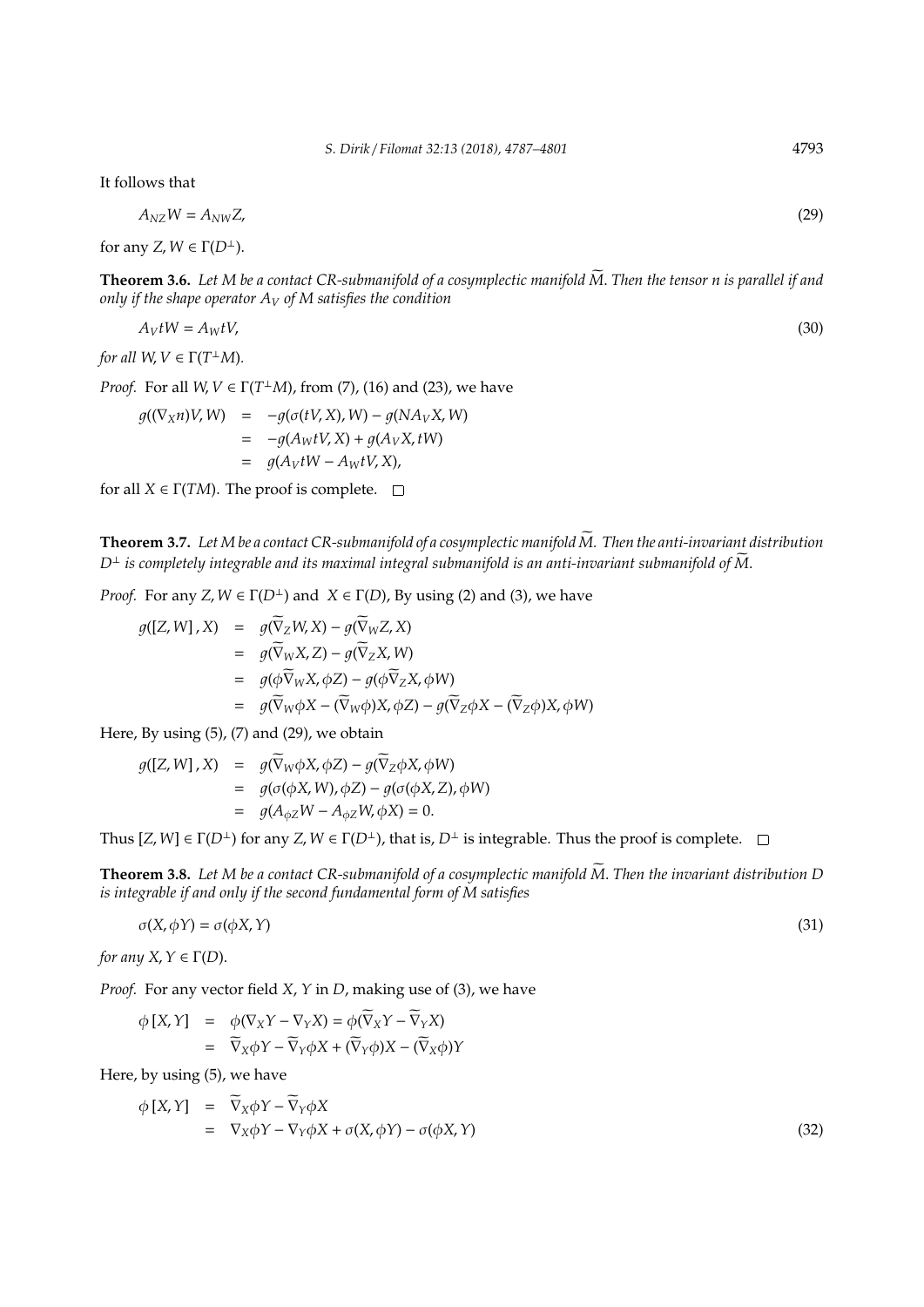From the normal components of (32), we conclude

$$
N[X, Y] = \sigma(X, \phi Y) - \sigma(\phi X, Y).
$$

Thus *D* is integrable if and only if (31) is satisfied.  $\Box$ 

**Theorem 3.9.** Let M be a contact CR-submanifold of a cosymplectic manifold  $\widetilde{M}$ . Then the invariant distribution *D* is completely integrable and its maximal integral submanifold is an invariant submanifold ofM if and only if the *shape operator A<sup>V</sup> of M satisfies*

$$
A_V T + T A_V \in \Gamma(D^{\perp}),\tag{33}
$$

for any  $V \in \Gamma(T^{\perp}M)$ .

*Proof.* For any vector field *X*, *Y* in *D* and  $V \in \Gamma(T^{\perp}M)$  by using (31), we have

 $g(\sigma(X, \phi Y), V) - g(\sigma(\phi X, Y), V) = g(A_V X, \phi Y) - g(A_V \phi X, Y)$  $= -q(TA_VX, Y) - q(A_VTX, Y) = 0.$ 

Hence

$$
TA_{V}X + A_{V}TX \in \Gamma(D^{\perp})
$$

Thus *D* is integrable if and only if (33) is satisfied.  $\square$ 

**Definition 3.10.** *A contact CR-submanifold M of cosymplectic manifold*  $\widetilde{M}$  is said to be D-geodesic (resp. D<sup>⊥</sup>geodesic) if  $\sigma(X, Y) = 0$  for  $X, Y \in \Gamma(D)$  (resp.  $\sigma(Z, W) = 0$  for  $Z, W \in \Gamma(D^{\perp})$ ). If  $\sigma(X, Z) = 0$ , the M is called mixed *geodesic submanifold, for any*  $X \in \Gamma(D)$  *and*  $Z \in \Gamma(D^{\perp})$ *.* 

**Theorem 3.11.** Let M be a contact CR-submanifold of a cosymplectic manifold  $\widetilde{M}$ . Then the anti-invariant distribu*tion*  $D^{\perp}$  *is totally geodesic in M if and only if*  $\sigma(Z, X) \in \Gamma(\nu)$  *for any*  $Z \in \Gamma(D^{\perp})$  *and*  $X \in \Gamma(D)$ *.* 

*Proof.* For any *Z*,  $W \in \Gamma(D^{\perp})$  and  $X \in \Gamma(D)$ , we have

$$
g(\nabla_Z W, \phi X) = -g(\overline{\nabla}_Z \phi X, W)
$$
  
=  $-g((\overline{\nabla}_Z \phi)X + \phi \overline{\nabla}_Z X, W)$   
=  $g(\overline{\nabla}_Z X, \phi W) = g(\sigma(Z, X), \phi W)$ 

Thus  $\nabla_z W \in \Gamma(D^{\perp})$  if and only if  $\sigma(Z, X) \in \Gamma(\nu)$ .  $\square$ 

**Theorem 3.12.** Let M be a contact CR-submanifold of a cosymplectic manifold  $\tilde{M}$ . Then the invariant distribution *D* is totally geodesic in *M* if and only if  $\sigma(Z, W) \in \Gamma(\nu)$  for any  $Z, W \in \Gamma(D)$ .

*Proof.* For any *Z*,  $W \in \Gamma(D)$  and  $X \in \Gamma(D^{\perp})$ , we have

$$
g(\nabla_Z \phi W, X) = g((\widetilde{\nabla}_Z \phi)W + \phi \widetilde{\nabla}_Z W, X)
$$
  
= 
$$
-g(\widetilde{\nabla}_Z W, \phi X) = -g(\sigma(Z, W), \phi X),
$$

thus  $\nabla_Z W \in \Gamma(D)$  if and only if  $\sigma(Z, W) \in \Gamma(\nu)$ . This completes of the prof.  $\square$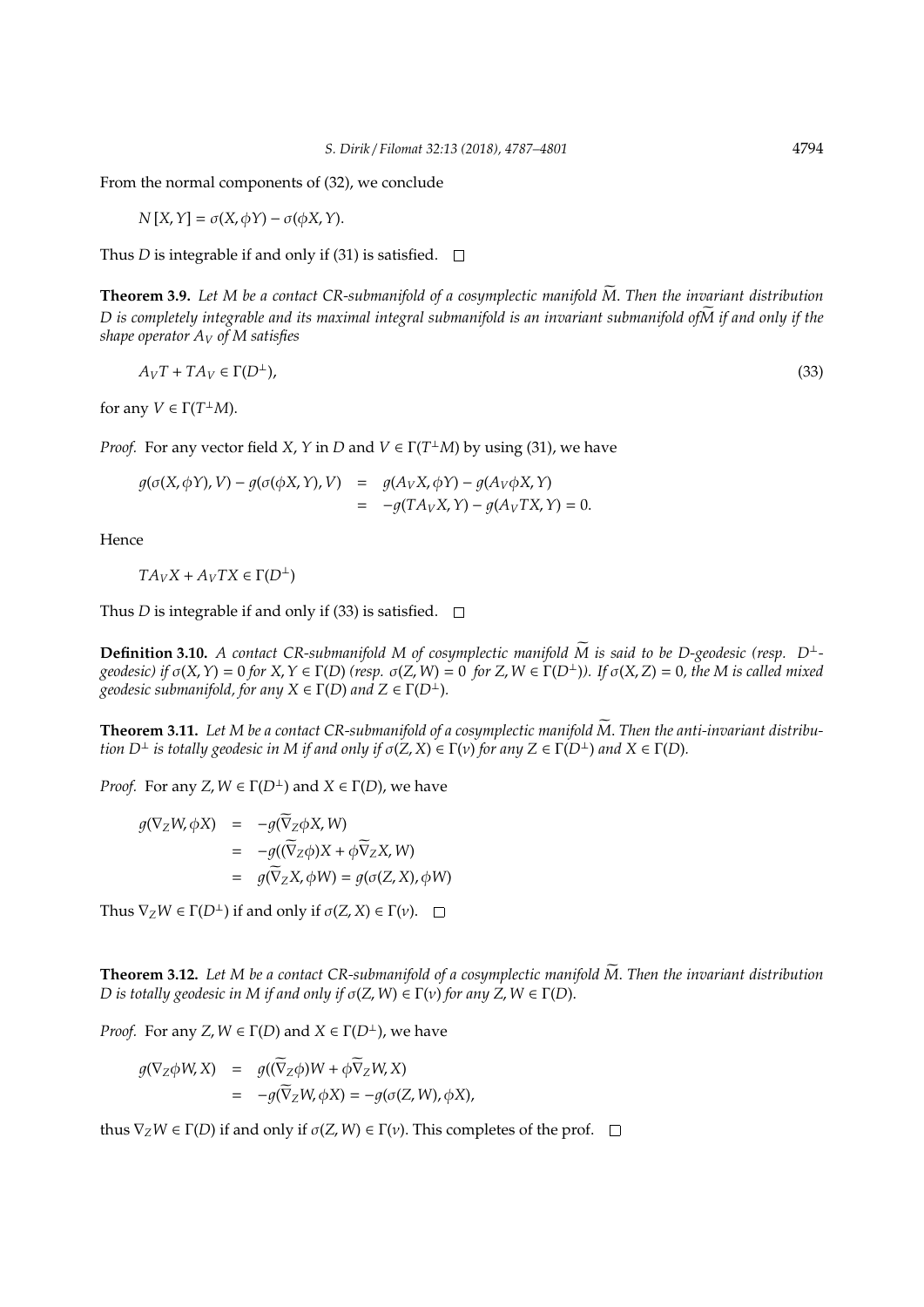Let  $e_1, e_2, ..., e_p, e_{p+1} = \phi e_1, e_{p+2} = \phi e_2, ..., e_{2p} = \phi e_p, e_{2p+1} = \xi, e_{2p+2}, e_{2p+3}, e_{2p+4}, ..., e_{2p+q+1}$  be an orthonormal basis of  $\Gamma(TM)$  such that  $e_1, e_2, ..., e_p, e_{p+1}, ..., e_{2p}, e_{2p+1} = \xi$  are tangent to  $\Gamma(D)$  and  $e_{2p+2}, e_{2p+3}, e_{2p+4}, ..., e_{2p+q+1}$ are tangent to  $\Gamma(D^{\perp})$ .

The mean curvature vector field *H* of *M* in  $\widetilde{M}$  is defined by

$$
H = \frac{1}{2p+q+1} \sum_{i,j=1}^{2p+q+1} \sigma(e_i, e_j).
$$

If  $H = 0$ , then *M* is said to be minimal. Now we shall define

$$
H_D = \frac{1}{2p+1} \sum_{i=1}^{2p+1} \sigma(e_i, e_i), \quad H_{D^{\perp}} = \frac{1}{q} \sum_{j=2p+2}^{2p+q+1} \sigma(e_j, e_j).
$$

If *H<sup>D</sup>* = 0, then the contact *CR*−submanifold *M* is said to be *D*− minimal and If *HD*<sup>⊥</sup> = 0, then the contact *CR*−submanifold *M* is said to be *D*<sup>⊥</sup>− minimal.

**Theorem 3.13.** *Let M be a contact CR-submanifold of a cosymplectic manifold M. If D is integrable, then M is* e  $D_H$ -minimal submanifold in  $\overline{M}$ .

*Proof.* Let  $\{e_1, e_2, ..., e_p, e_{p+1} = \phi e_1, e_{p+2} = \phi e_2, ..., e_{2p} = \phi e_p, e_{2p+1} = \xi\}$  be an orthonormal frame of  $\Gamma(D)$  and we denote the second fundamental form of *M* in  $\overline{M}$  by  $\sigma$ . Then the mean curvature tensor *H* of *M* can be written as

$$
H_D = \frac{1}{2p+1}\sum_{i=1}^{2p+1} \left\{\sigma(e_i,e_i) + \sigma(\phi e_i, \phi e_i) + \sigma(\xi,\xi)\right\},\,
$$

By using (28)and (31) we mean that  $\sigma(\xi, \xi) = 0$ , we have

$$
H_D = \frac{1}{2p+1} \sum_{i=1}^{2p+1} \left\{ \sigma(e_i, e_i) + \sigma(\phi^2 e_i, e_i) \right\} = \frac{1}{2p+1} \sum_{i=1}^{2p+1} \left\{ \sigma(e_i, e_i) + \sigma(T^2 e_i, e_i) \right\}
$$
  
= 
$$
\frac{1}{2p+1} \sum_{i=1}^{2p+1} \left\{ \sigma(e_i, e_i) + \sigma(-e_i + \eta(e_i)\xi, e_i) \right\} = \frac{1}{2p+1} \sum_{i=1}^{2p+1} \left\{ \sigma(e_i, e_i) - \sigma(e_i, e_i) \right\} = 0.
$$

This proves our assertion.  $\square$ 

**Theorem 3.14.** Let M be a proper contact CR-submanifold of a cosymplectic manifold  $\widetilde{M}$ . If N is parallel on D, then *either M is a D*−*geodesic submanifold or* σ(*X*,*Y*) *is an eigenvector of n*<sup>2</sup> *with eigenvalue* −1, *for any X,Y*∈ Γ(*D*).

*Proof.* Since  $(\nabla_X N)Y = 0$ , for any  $X, Y \in \Gamma(D)$ , from (21) we have

$$
n\sigma(X,Y) = \sigma(X,TY). \tag{34}
$$

On the other hand, since *D* is a invariant distribution and  $T\xi = 0$ , we obtain

$$
n\sigma(X, -Y + \eta(Y)\xi) = \sigma(X, T(-Y + \eta(Y)\xi))
$$
\n(35)

that is,

$$
n\sigma(X, Y - \eta(Y)\xi) = \sigma(X, TY). \tag{36}
$$

Now, applying *n* to (36), we have

*n* <sup>2</sup>σ(*X*,*Y* − η(*Y*)ξ) = *n*σ(*X*, *TY*).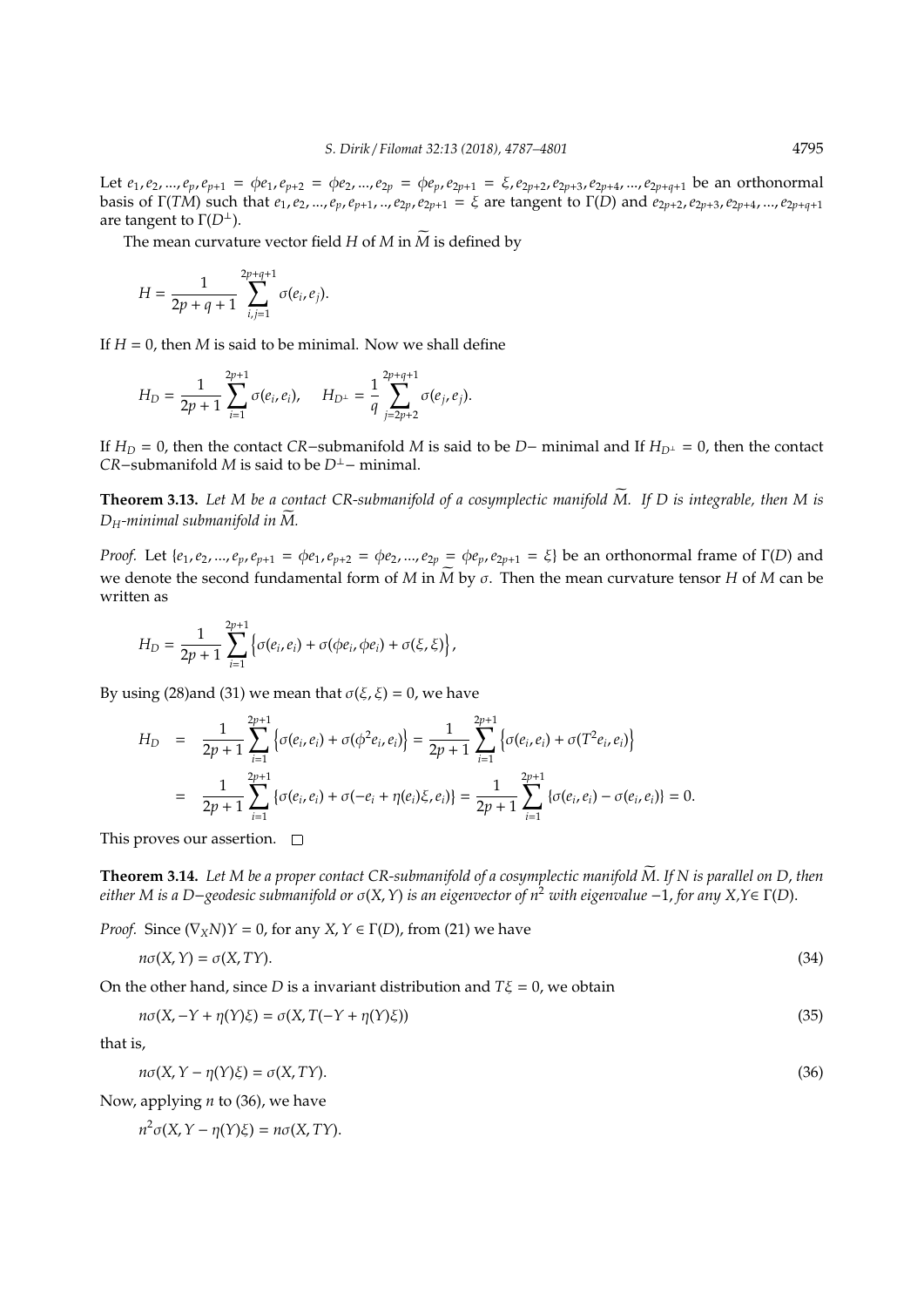By interchanging of *Y* and *TY* in (34) , we have

$$
n\sigma(X,TY) = \sigma(X,T^2Y). \tag{37}
$$

Hence, by using (28), (36) and (37), we obtain

$$
n^2\sigma(X, Y - \eta(Y)\xi) = n\sigma(X, TY) = \sigma(X, T^2Y) = -\sigma(X, Y - \eta(Y)\xi).
$$

This implies that either  $\sigma$  vanishes on *D* or  $\sigma$  is an eigenvector of  $n^2$  with eigenvalue -1.

**Theorem 3.15.** Let M be a totally umbilical non-trivial contact CR-submanifold of cosymplectic manifold M. If  $dim(D^{\perp}) > 1$ , *then* M is totally geodesic submanifold in M.

*Proof.* We first prove that *tH* = 0, where *H* is the mean curvature vector of *M*. Since (29) holds for any  $X \in \Gamma(D^{\perp})$ , we have

 $A_N x tH = A_{NtH} X$ . (38)

Taking into account of *M* being totally umbilical submanifold, we obtain from (8)

 $q(A_{NX}tH, X) = q(A_{NtH}X, X)$  $q(\sigma(tH, X), NX) = q(\sigma(X, X), NtH)$  $q(tH, X)q(H, NX) = q(X, X)q(H, NtH)$ 

by equation (16), we have

$$
g(H, NX)g(H, NX) = g(X, X) \left\| tH \right\|^2. \tag{39}
$$

Since  $dim(D^{\perp}) > 1$ , we can choose *X* in such that, furthermore, because of  $X \in \Gamma(D)$ ,  $NX = 0$  is already zero. On the other hand, from (22) we have

$$
g((\nabla_X t)H, Y) = -g(t\nabla_X H, Y) = g(A_{nH}X, Y) - g(TA_H X, Y)
$$
  
= 
$$
g(\sigma(X, Y), nH) + g(A_H X, TY)
$$
  

$$
g(X, Y)g(nH, H) + g(\sigma(X, TY), H)
$$
  
= 
$$
g(X, TY) ||H||^2
$$

for any vector fields *X* and *Y* tangent to *M*. Putting *Y* = *TX* in this equation, we have

$$
g(X, T^2 X) ||H||^2 = 0,
$$

from which

$$
g(X, -X + \eta(X)\xi + tNX) ||H||2 = 0
$$
  

$$
\{-g(X, X) + \eta(X)\eta(X) - g(NX,NX) ||H||2 = 0.
$$

Since *M* is non-trivial, we can choose an *X* in *D* such that *NX* = 0. Hence,

 $g(TX, TX)$   $||H||^2 = 0$ , then we have  $H = 0$ , we hence  $M$  is totally geodesic submanifold.

For a contact CR-submanifold *M*, if the invariant distribution *D* and  $D^{\perp}$  are totally geodesic in *M*, then *M* is called contact CR-product. The following theorems characterize contact CR-products in cosymplectic manifolds.

**Theorem 3.16.** Let M be a contact CR-submanifold of a cosymplectic manifold  $\widetilde{M}$ . Then M is contact CR-product if *and only if the shape operator A of M satisfies the condition*

$$
A_{\phi W}\phi X = 0,\tag{40}
$$

*for all*  $X \in \Gamma(D)$  *and*  $W \in \Gamma(D^{\perp})$ .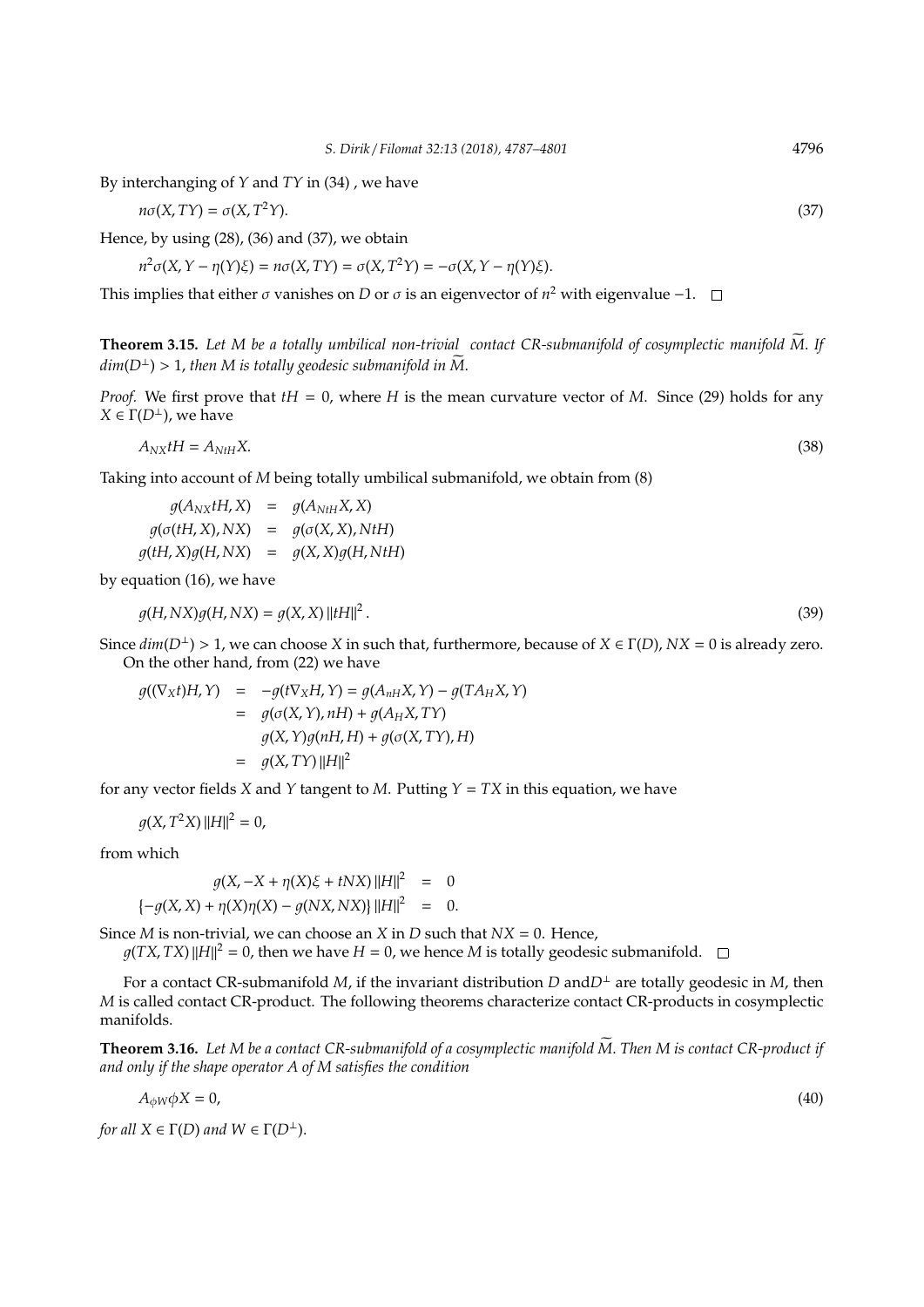*Proof.* Let us assume that *M* is a contact CR-submanifold of  $\tilde{M}$ . Then by using(2), (3) and(5), we obtain

$$
g(A_{\phi W}\phi X, Y) = g(\sigma(\phi X, Y), \phi W) = g(\overline{\nabla}_Y \phi X, \phi W) = g((\overline{\nabla}_Y \phi)X + \phi \overline{\nabla}_Y X, \phi W)
$$
  
=  $g(\phi \overline{\nabla}_Y X, \phi W) = g(\overline{\nabla}_Y X, W) = g(\nabla_Y X, W)$ 

and

$$
g(A_{\phi W}\phi X, Z) = g(\sigma(\phi X, Z), \phi W) = g(\overline{\nabla}_Z \phi X, \phi W) = g((\overline{\nabla}_Y \phi)X + \phi \overline{\nabla}_Z X, \phi W)
$$
  
=  $g(\phi \overline{\nabla}_Z X, \phi W) = g(\overline{\nabla}_Z X, W) = -g(\nabla_Z W, X)$ 

for all *X*,  $Y \in \Gamma(D)$  and *Z*,  $W \in \Gamma(D^{\perp})$ . So  $\nabla_Y X \in \Gamma(D)$  and  $\nabla_Z W \in \Gamma(D^{\perp})$  if and only if (40) is satisfied. This proves our assertion.  $\square$ 

Theorem 3.16 can be expressed in a different way as shown as Theorem 3.17 below.

**Theorem 3.17.** Let M be a contact CR-submanifold of a cosymplectic manifold M. Then M is contact CR-product if *and if only if*

$$
t\sigma(X,U) = 0,\tag{41}
$$

*for any*  $U \in \Gamma(M)$  *and*  $X \in \Gamma(D)$ .

*Proof.* For contact CR-product *M* in[12], it was proved that  $A_{\phi W}X = 0$ , for any  $X \in \Gamma(D)$  and  $W \in \Gamma(D^{\perp})$ . This condition implies (41).

Conversely, we suppose that (41) is satisfied. Then we have

$$
g(\nabla_X Y, W) = g(\phi \overline{\nabla}_X Y, \phi W) = g(\overline{\nabla}_X \phi Y, \phi W) - g(\overline{\nabla}_X \phi)Y, \phi W)
$$
  
=  $g(\sigma(X, TY), \phi W) = -g(t\sigma(X, TY), W)$ 

and

$$
g(\nabla_Z W, \phi X) = -g(\widetilde{\nabla}_Z \phi X, W) = -g((\widetilde{\nabla}_Z \phi)X, W) - g(\phi \widetilde{\nabla}_Z X, W)
$$
  
=  $g(\widetilde{\nabla}_Z X, \phi W) = -g(t\sigma(X, Z), W),$ 

for any *X*,  $Y \in \Gamma(D)$  and *Z*,  $W \in \Gamma(D^{\perp})$ . This proves our assertion.  $\square$ 

# **4. Contact CR-Submanifolds in Cosymplectic Space Forms**

In section, some new results for contact CR-submanifolds in a cosymplectic manifold and a cosymplectic space form  $M(c)$  was given.

**Theorem 4.1.** Let M be a contact CR-submanifold of a cosymplectic space form  $\dot{M}(c)$  such that  $c \neq 0$ . If M is a *curvature-invariant contact CR-submanifold, then either M is invariant or anti-invariant submanifold.*

*Proof.* We suppose that *M* is a curvature-invariant contact CR-submanifold of a cosymplectic space form  $\widetilde{M}(c)$  such that  $c \neq 0$ . Then from (27), we have

$$
\frac{c}{4}\lbrace g(X, TZ)NY + g(TY, Z)NX + 2g(X, TY)NZ \rbrace = 0,
$$
\n(42)

for any *X*, *Y*, *Z*  $\in$   $\Gamma$ (*TM*). Taking *Z* = *X* in equation (42), we have

$$
g(TY,X)NX = 0.
$$

This implies that *T* = 0 or *N* = 0, that is, either *M* is a invariant or an anti-invariant submanifold. Thus the proof is complete.  $\Box$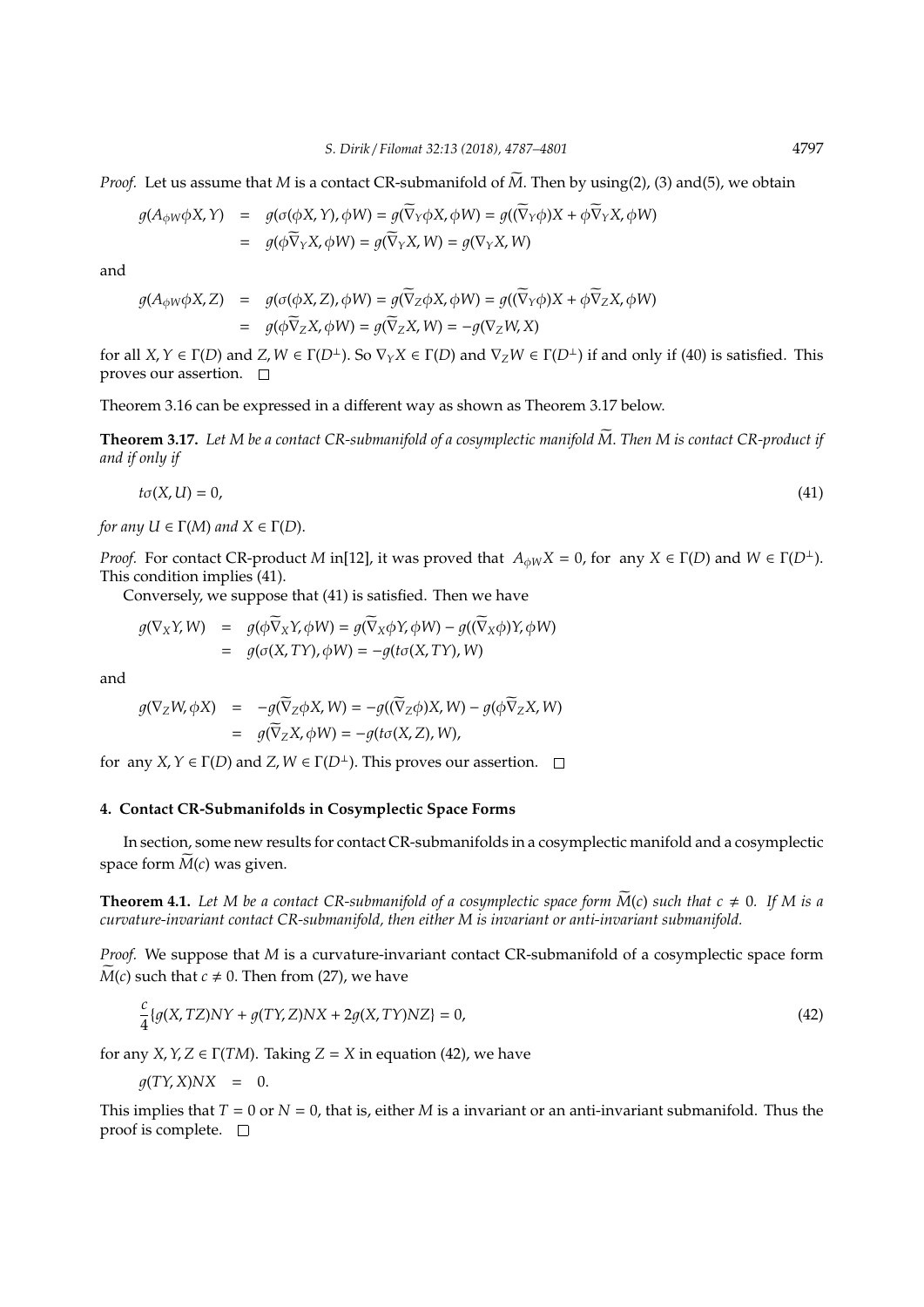Thus we have the following corollary.

**Corollary 4.2.** *There is not any curvature-invariant proper contact CR-submanifold of cosymplectic space form*  $\widetilde{M}(c)$ *such that*  $c \neq 0$ *.* 

**Theorem 4.3.** Let M be a contact CR-submanifold of a cosymplectic space form  $\widetilde{M}(c)$  with flat normal connection such that  $c \neq 0$ . If  $TA_V = A_VT$  for any vector V normal to M, then M is either an anti-invariant or it is a generic *submanifold of M(c).* 

*Proof.* If the normal connection of *M* is flat, then from (24), we have

$$
g([A_{U}, A_{V}]X, Y) = \frac{c}{4} \{g(X, \phi V)g(U, \phi Y) - g(Y, \phi V)g(\phi X, U) + 2g(X, \phi Y)g(\phi V, U)\}
$$

for any  $X, Y \in \Gamma(TM)$  and  $U, V \in \Gamma(T^{\perp}M)$ . Here, choosing  $U = nV$  and  $Y = TX$ , by direct calculations, we can state

$$
g([A_V,A_{nV}]X,TX)=-\frac{c}{2}\{g(TX,TX)g(nV,nV)\},\,
$$

*c*

that is,

$$
g(A_{nV}A_VTX - A_VA_{nV}TX, X) = -\frac{c}{2} \{g(TX, TX)g(nV, nV)\},
$$
\n(43)

from which

$$
tr(A_{nV}A_VT)-tr(A_VA_{nV}T)=\frac{c}{2}tr(T^2)g(nV,nV).
$$

If  $TA_V = A_VT$ , then we conclude that  $tr(A_{nV}A_VT) = tr(A_VA_{nV}T)$  and thus

 $tr(T^2)g(nV,nV) = 0,$ 

This tells us that which proves our assertion.  $T = 0$  or  $n = 0$ , that is, either *M* an anti-invariant or generic submanifold of  $\widetilde{M}(c)$ .  $\Box$ 

Now, let *M* be a contact *CR*− product of cosymplectic space forms  $\widetilde{M}(c)$ , we shall calculate bisectional curvature of cosymplectic manifold  $\widetilde{M}$ . By using (11) and (12) and considering Theorem3.11 and Theorem 3.12, we have

$$
-H_t(X,Z) = g(R(X,\phi X)Z, \phi Z) = g((\overline{\nabla}_X \sigma)(\phi X, Z) - (\overline{\nabla}_{\phi X} \sigma)(X, Z), \phi Z)
$$
  

$$
= g((\nabla_X^{\perp} \sigma)(\phi X, Z) - \sigma(\nabla_X \phi X, Z) - \sigma(\nabla_X Z, \phi X), \phi Z)
$$
  

$$
-g((\nabla_{\phi X}^{\perp} \sigma)(X, Z) - \sigma(\nabla_{\phi X} X, Z) - \sigma(\nabla_{\phi X} Z, X), \phi Z)
$$

$$
= Xg(\sigma(\phi X, Z), \phi Z) - g(\overline{\nabla}_X \phi Z, \sigma(\phi X, Z))
$$

$$
-\phi Xg(\sigma(X, Z), \phi Z) + g(\overline{\nabla}_{\phi X} Z, \sigma(X, Z))
$$

$$
= -g((\widetilde{\nabla}_X \phi)Z + \phi \widetilde{\nabla}_X Z, \sigma(\phi X, Z)) + g((\widetilde{\nabla}_{\phi X} \phi)Z + \phi \widetilde{\nabla}_{\phi X} Z, \sigma(X, Z))
$$

 $= -g((\phi \widetilde{\nabla}_X Z, \sigma(\phi X, Z)) + g(\phi \widetilde{\nabla}_{\phi X} Z, \sigma(X, Z))$ 

$$
= -g((\phi\sigma(X,Z),\sigma(\phi X,Z)) + g(\phi\sigma(\phi X,Z),\sigma(X,Z))
$$

- =  $2q(\phi\sigma(\phi X, Z), \sigma(X, Z)) = -2q((\overline{\nabla}_Z\phi)X + \phi\overline{\nabla}_Z X, \phi\sigma(X, Z))$
- $= -2q(\phi \widetilde{\nabla}_Z X, \phi \sigma(X, Z)) = -2q(\phi \sigma(X, Z), \phi \sigma(X, Z))$
- $= 2q(\sigma(X, Z), \phi^2 \sigma(X, Z)) = -2q(\sigma(X, Z), \sigma(X, Z))$
- $= -2 ||\sigma(X,Z)||^2$ ,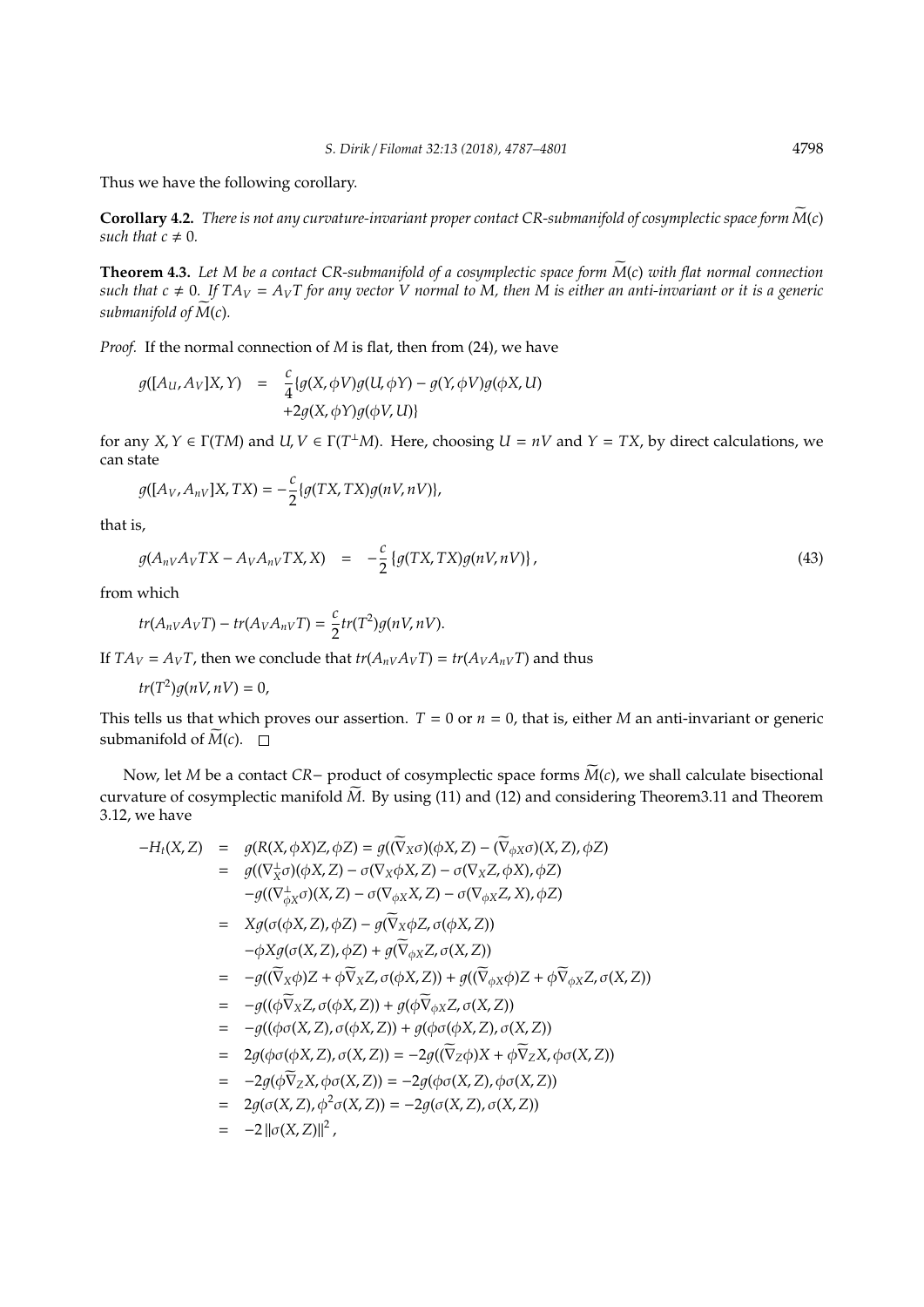for any  $X \in \Gamma(D)$  and  $Z \in \Gamma(D^{\perp})$ . So we get

$$
H_t(X,Z) = 2 ||\sigma(X,Z)||^2.
$$
 (44)

Thus we have following the Theorem.

**Theorem 4.4.** Let M be a contact CR-submanifold of a cosymplectic space form  $\widetilde{M}(c)$  with constant φ-holomorphic *sectional curvature c. Then there do not exist contact CR-product in a cosymplectic space form*  $\widetilde{M}(c)$  *such that*  $c < 0$ *.* 

*Proof.* We suppose that *M* is a contact CR-product in a cosymplectic space form  $\widetilde{M}(c)$ . Then from (5) and (6), we know  $\sigma(\bar{Z}, \bar{\xi}) = 0$ . By using (4) and (44), we have

$$
g(R(X, \phi X)\phi Z, Z) = \frac{c}{2} \left\{ g(X, X) - \eta^2(X) \right\} g(Z, Z)
$$
  

$$
2 ||\sigma(X, Z)||^2 = \frac{c}{2} \left\{ g(\phi X, \phi X) \right\} g(Z, Z),
$$
  
by X \in \Gamma(D) and Z \in \Gamma(D^{\perp}). So we have

for any *X*  $\in$   $\Gamma$ (*D*) and *Z*  $\in$   $\Gamma$ (*D*<sup> $\perp$ </sup>). So we have

$$
\|\sigma(X,Z)\|^2 = \frac{c}{4} \left\{ g(\phi X, \phi X) \right\} g(Z, Z) \tag{45}
$$

This equality is impossible for  $c < 0$ . This proves our assertion.  $\Box$ 

**Theorem 4.5.** Let M be a contact CR-submanifold of a cosymplectic space form  $\widetilde{M}(c)$  such that  $c < 0$ . Then we have

$$
\|\sigma\|^2\geq \frac{c}{2}pq,
$$

*where* dim  $D = 2p + 1$  *and* dim( $D^{\perp}$ ) = *q*.

*Proof.* Let  $\{e_1, e_2, ..., e_p, e_{p+1} = \phi e_1, e_{p+2} = \phi e_2, ..., e_{2p} = \phi e_p, e_{2p+1} = \xi, e_{2p+2}, e_{2p+3}, e_{2p+4}, ..., e_{2p+q+1}\}$  be an orthonormal basis of  $\Gamma(TM)$  such that  $\{e_1,e_2,e_3,...,e_{2p},e_{2p+1}=\xi\}$  is tangent to  $D$  distribution and  $\{e_{2p+2},e_{2p+3},e_{2p+4},...,e_{2p+q+1}\}$ is tangent to  $D^{\perp}$  distribution. Then norm of the second fundamental form  $||\sigma||^2$  is defined by,

$$
\|\sigma\|^2 = \sum_{i, j=1}^{2p} g(\sigma(e_i, e_j), \sigma(e_i, e_j)) + \sum_{r, s=2p+2}^{2p+q+1} g(\sigma(e_r, e_s), \sigma(e_r, e_s))
$$
  
+2
$$
\sum_{i=1}^{2p} \sum_{r=2p+2}^{2p+q+1} g(\sigma(e_i, e_r), \sigma(e_i, e_r))
$$

Taking  $X = e_1, e_2, ..., e_p, e_{p+1} = \phi e_1, e_{p+2} = \phi e_2, ..., e_{2p} = \phi e_p, e_{2p+1} = \xi$  and  $Z = e_{2p+2}, e_{2p+3}, e_{2p+4}, ..., e_{2p+q+1}$  in (45), then we obtain

$$
||\sigma||^2 \ge \frac{c}{2}pq.
$$

 $\Box$ 

**Theorem 4.6.** Let M be a contact CR-submanifold of a cosymplectic space form  $\widetilde{M}(c)$ . Then the Ricci tensor S of M *is given by*

$$
S(X, W) = \frac{c}{4} \{ (2p + q + 4)g(X, W) - (2p + q + 2)\eta(X)\eta(W) \}
$$
  
+ 
$$
(2p + q)g(\sigma(X, W), H) - \sum_{m=1}^{2p+q} g(\sigma(e_m, W), \sigma(X, e_m))
$$
 (46)

*for any X*,  $W \in \Gamma(TM)$ *.*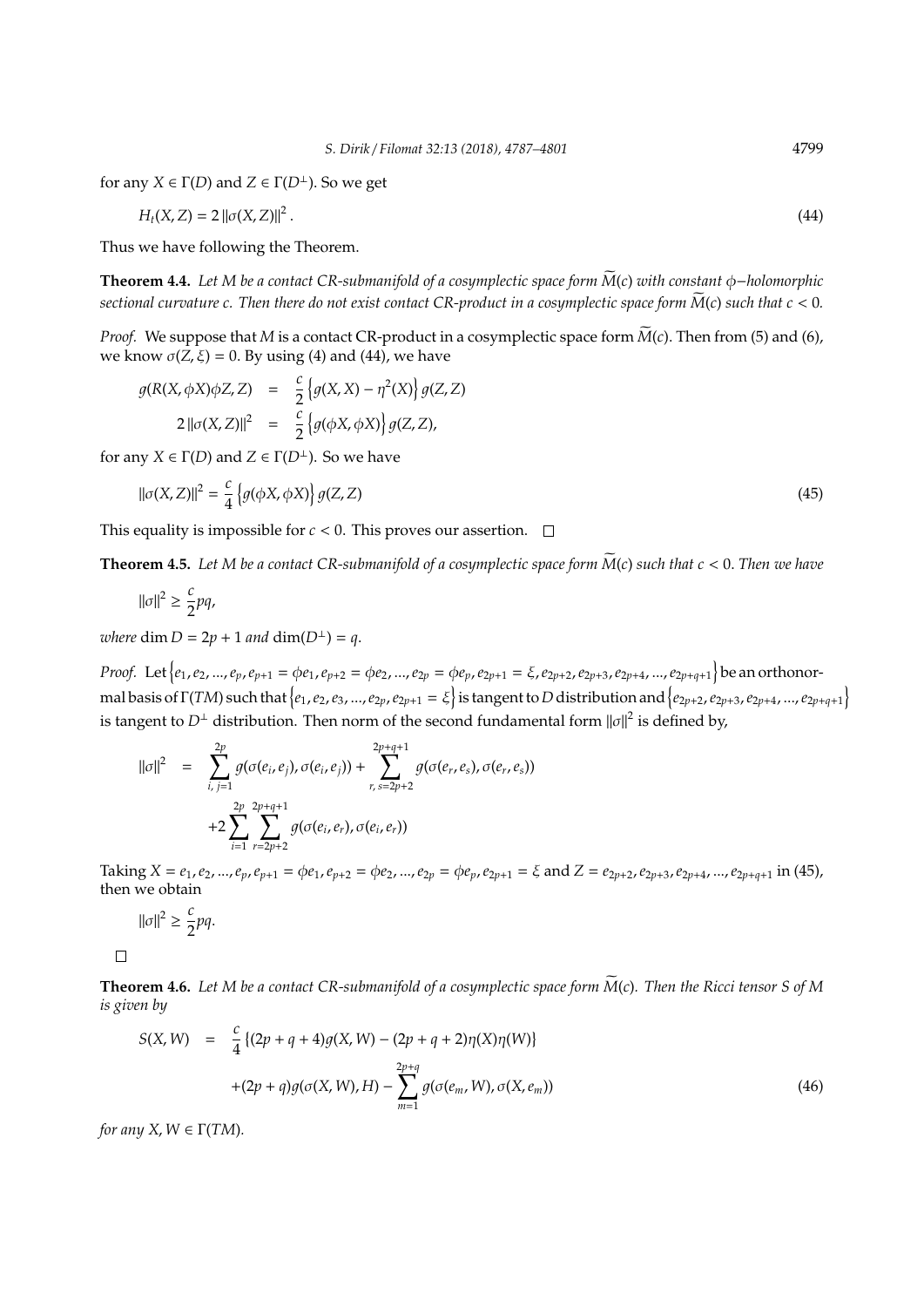*Proof.* For any *X*, *Y*, *Z*, *W*  $\in \Gamma(TM)$ , by using (25), we have

$$
g(R(X, Y)Z, W) = \frac{c}{4} \{g(Y, Z)g(X, W) - g(X, Z)g(Y, W) + \eta(X)\eta(Z)g(Y, W) - \eta(Y)\eta(Z)g(X, W) + \eta(Y)\eta(W)g(X, Z) - \eta(X)\eta(W)g(Y, Z) + g(X, TZ)g(TY, W) - g(Y, TZ)g(TX, W) + 2g(X, TY)g(TZ, W)\} + g(\sigma(X, W), \sigma(Y, Z)) - g(\sigma(Y, W), \sigma(X, Z)).
$$

Now, let  $e_1, e_2, ..., e_p, e_{p+1} = \phi e_1, e_{p+2} = \phi e_2, ..., e_{2p} = \phi e_p, e_{2p+1} = \xi, e_{2p+2}, e_{2p+3}, e_{2p+4}, ..., e_{2p+q+1}$  be an orthonormal basis of  $\Gamma(TM)$  such that  $e_1, e_2, ..., e_p, e_{p+1}, ..., e_{2p}, e_{2p+1} = \xi$  are tangent to  $\Gamma(D)$  and  $e_{2p+2}, e_{2p+3}, e_{2p+4}, ..., e_{2p+q+1}$ are tangent to  $\Gamma(D^{\perp})$ . Hence, taking  $Y = Z = e_i, e_j$  and  $1 \le i \le 2p + 1, 2p + 2 \le j \le 2p + q + 1$  then we obtain

$$
S(X,W) = \sum_{i=1}^p g(R(X,e_i)e_i,W) + \sum_{i=p+1}^{2p} g(R(X,\phi e_i)\phi e_i,W) + g(R(X,\xi)\xi,W) + \sum_{j=2p+2}^{2p+q+1} g(R(X,e_j)e_j,W).
$$

It follows that

$$
S(X, W) = \frac{c}{4} \{ (2p + q + 4)g(X, W) - (2p + q + 2)\eta(X)\eta(W) \} + (2p + q)g(\sigma(X, W), H)
$$
  

$$
- \sum_{i=1}^{p} g(\sigma(e_i, W), \sigma(X, e_i)) + \sum_{i=p+1}^{2p} g(\sigma(\phi e_i, W), \sigma(X, \phi e_i))
$$
  

$$
-g(\sigma(\xi, W), \sigma(X, \xi)) - \sum_{j=2p+2}^{2p+q+1} g(\sigma(e_j, W), \sigma(X, e_j)).
$$
 (47)

Hence, the proof follows from the above relation.  $\square$ 

**Theorem 4.7.** Let M be a contact CR-submanifold of a cosymplectic space form  $\widetilde{M}(c)$ . Then the scalar curvature *tensor* τ *of M is given by*

$$
\tau = \frac{c}{4} \left\{ (2p+q)^2 + 3(2p+q) \right\} + (2p+q)^2 ||H||^2 - ||\sigma||^2 \tag{48}
$$

*Proof.* By using (46), we have

$$
\tau = \sum_{i=1}^p S(e_i, e_i) + \sum_{i=p+1}^{2p} S(\phi e_i, \phi e_i) + S(\xi, \xi) + \sum_{j=2p+2}^{2p+q+1} S(e_j, e_j)
$$

which gives (48). Thus the proof is complete.  $\square$ 

Thus we have the following corollary.

**Corollary 4.8.** Let M be a minimal contact CR-submanifold of a cosymplectic space form  $\dot{M}(c)$ . Then the scalar *curvature tensor* τ *of M is given by*

$$
\tau = \frac{c}{4}(2p+q)^2 + 3(2p+q) - ||\sigma||^2 \tag{49}
$$

**Theorem 4.9.** Let M be a totally umbilical contact CR-submanifold of a cosymplectic space form  $\widetilde{M}(c)$ . Then the *Ricci tensor S of M is given by*

$$
S(X, W) = \frac{c}{4} \left\{ (2p + q + 4)g(X, W) - (2p + q + 2)\eta(X)\eta(W) \right\}
$$
\n(50)

*for any X*,  $W \in \Gamma(TM)$ *.*